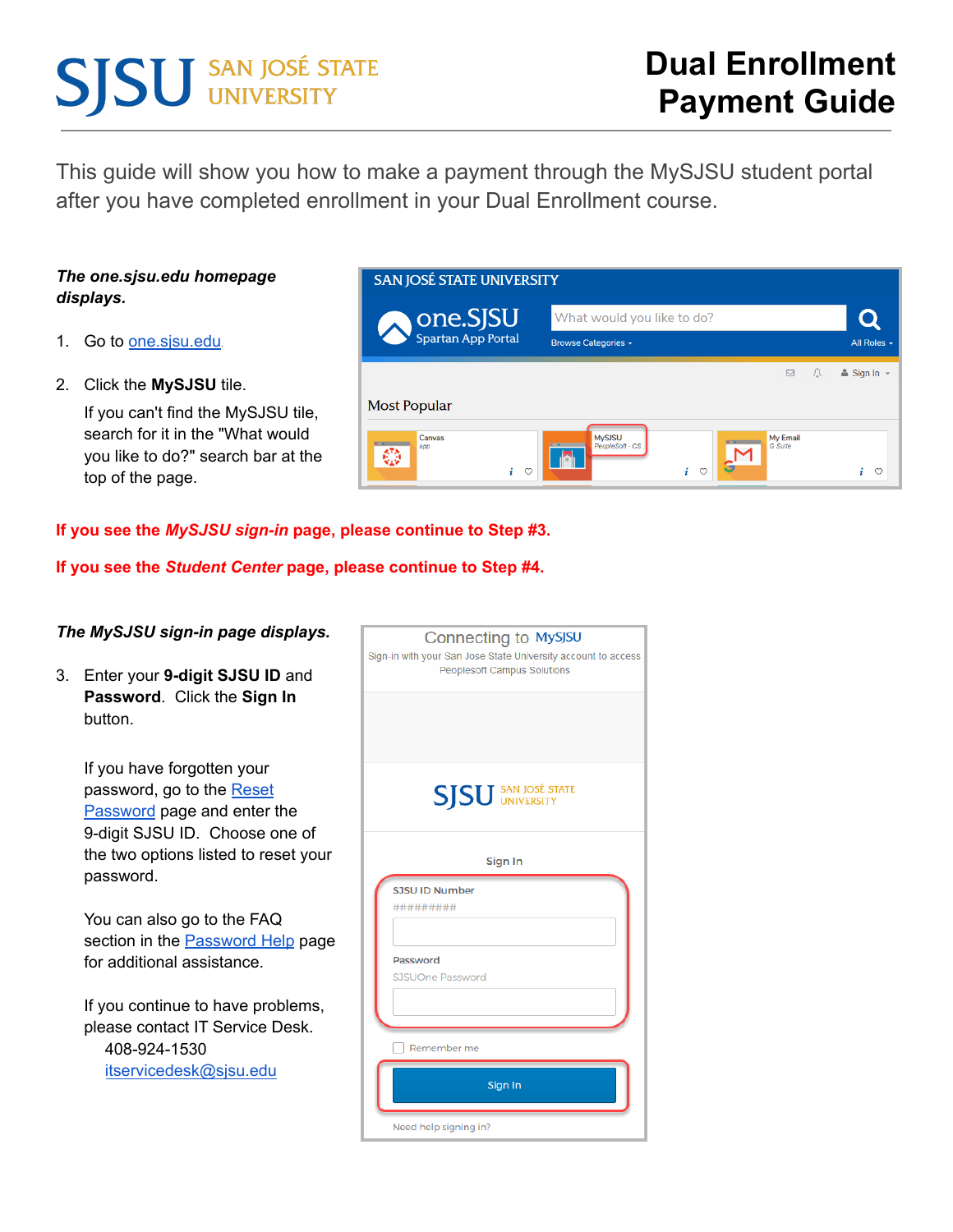#### *The Student Center page displays.*

4. Click on **Pay Now! link** under the *Finances* section.

Note: If you have pop-up blocker enabled, you will need to allow the pop-ups from the payment site or disable your pop-up blocker in order to continue.

## *The Student Account Online page displays.*

5. On the left navigation, click **Make a Payment.**

| <b>My Account</b>                                         | You have no outstanding charges at this time. |
|-----------------------------------------------------------|-----------------------------------------------|
| <b>Account Inquiry</b><br><b>Enroll In Direct Deposit</b> |                                               |
| <b>Financial Aid</b>                                      | Pay Now!<br>Payment Plan and Other Services   |
| View Financial Aid<br>Accept/Decline Awards               | *Important Student Fee Information            |



6. Double check the amount due and click the **Continue** button.

| Pay amount<br>$\bullet\bullet\bullet$                   |             |          |
|---------------------------------------------------------|-------------|----------|
| 1 item \$16.50 Remaining due \$0                        |             |          |
| How much would you like to pay?                         |             |          |
| <b>Student Balance - to pay tuition and campus fees</b> |             |          |
| <b>Amount</b>                                           |             |          |
| \$16.50                                                 | $\circledR$ |          |
| Balance \$16.50                                         |             |          |
|                                                         |             |          |
| Cancel                                                  |             | Continue |